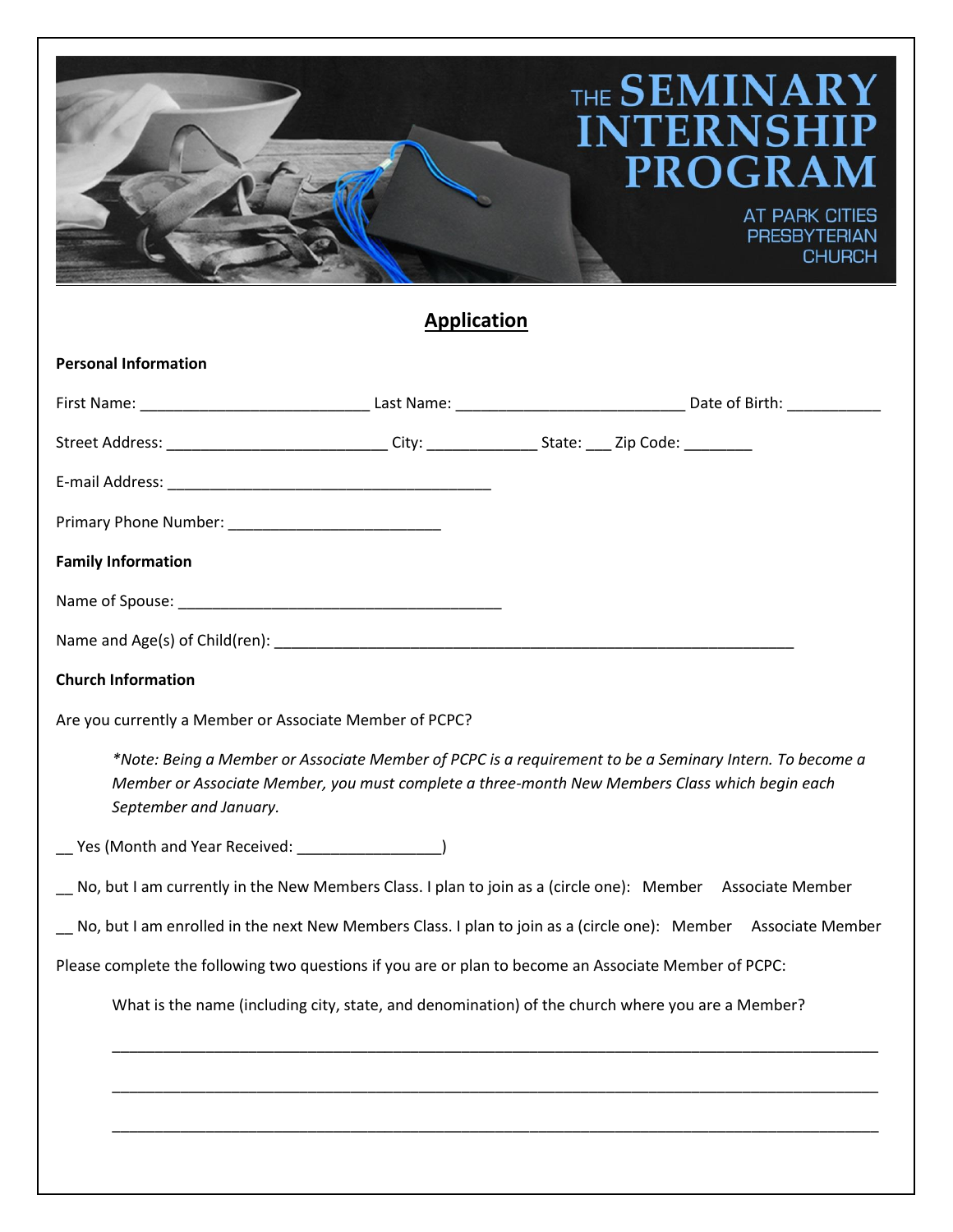| Are you involved in a Sunday Morning Community at PCPC? If so, which one? |  |
|---------------------------------------------------------------------------|--|
|                                                                           |  |
|                                                                           |  |
|                                                                           |  |
| <b>Ministry Information</b>                                               |  |

\_\_\_\_\_\_\_\_\_\_\_\_\_\_\_\_\_\_\_\_\_\_\_\_\_\_\_\_\_\_\_\_\_\_\_\_\_\_\_\_\_\_\_\_\_\_\_\_\_\_\_\_\_\_\_\_\_\_\_\_\_\_\_\_\_\_\_\_\_\_\_\_\_\_\_\_\_\_\_\_\_\_\_\_\_\_\_\_\_\_\_

Have you ever served in a leadership role in a church or ministry as a volunteer or paid staff? If so, please share a little bit about where you served, what your responsibilities were, and how God used the experience in your life.

\_\_\_\_\_\_\_\_\_\_\_\_\_\_\_\_\_\_\_\_\_\_\_\_\_\_\_\_\_\_\_\_\_\_\_\_\_\_\_\_\_\_\_\_\_\_\_\_\_\_\_\_\_\_\_\_\_\_\_\_\_\_\_\_\_\_\_\_\_\_\_\_\_\_\_\_\_\_\_\_\_\_\_\_\_\_\_\_\_\_\_\_\_\_\_\_\_\_ \_\_\_\_\_\_\_\_\_\_\_\_\_\_\_\_\_\_\_\_\_\_\_\_\_\_\_\_\_\_\_\_\_\_\_\_\_\_\_\_\_\_\_\_\_\_\_\_\_\_\_\_\_\_\_\_\_\_\_\_\_\_\_\_\_\_\_\_\_\_\_\_\_\_\_\_\_\_\_\_\_\_\_\_\_\_\_\_\_\_\_\_\_\_\_\_\_\_ \_\_\_\_\_\_\_\_\_\_\_\_\_\_\_\_\_\_\_\_\_\_\_\_\_\_\_\_\_\_\_\_\_\_\_\_\_\_\_\_\_\_\_\_\_\_\_\_\_\_\_\_\_\_\_\_\_\_\_\_\_\_\_\_\_\_\_\_\_\_\_\_\_\_\_\_\_\_\_\_\_\_\_\_\_\_\_\_\_\_\_\_\_\_\_\_\_\_ \_\_\_\_\_\_\_\_\_\_\_\_\_\_\_\_\_\_\_\_\_\_\_\_\_\_\_\_\_\_\_\_\_\_\_\_\_\_\_\_\_\_\_\_\_\_\_\_\_\_\_\_\_\_\_\_\_\_\_\_\_\_\_\_\_\_\_\_\_\_\_\_\_\_\_\_\_\_\_\_\_\_\_\_\_\_\_\_\_\_\_\_\_\_\_\_\_\_ \_\_\_\_\_\_\_\_\_\_\_\_\_\_\_\_\_\_\_\_\_\_\_\_\_\_\_\_\_\_\_\_\_\_\_\_\_\_\_\_\_\_\_\_\_\_\_\_\_\_\_\_\_\_\_\_\_\_\_\_\_\_\_\_\_\_\_\_\_\_\_\_\_\_\_\_\_\_\_\_\_\_\_\_\_\_\_\_\_\_\_\_\_\_\_\_\_\_ \_\_\_\_\_\_\_\_\_\_\_\_\_\_\_\_\_\_\_\_\_\_\_\_\_\_\_\_\_\_\_\_\_\_\_\_\_\_\_\_\_\_\_\_\_\_\_\_\_\_\_\_\_\_\_\_\_\_\_\_\_\_\_\_\_\_\_\_\_\_\_\_\_\_\_\_\_\_\_\_\_\_\_\_\_\_\_\_\_\_\_\_\_\_\_\_\_\_

If you currently under the care of a church or presbytery, please provide the name of the church or presbytery and the date (month and year) you were received under their care.

\_\_\_\_\_\_\_\_\_\_\_\_\_\_\_\_\_\_\_\_\_\_\_\_\_\_\_\_\_\_\_\_\_\_\_\_\_\_\_\_\_\_\_\_\_\_\_\_\_\_\_\_\_\_\_\_\_\_\_\_\_\_\_\_\_\_\_\_\_\_\_\_\_\_\_\_\_\_\_\_\_\_\_\_\_\_\_\_\_\_\_\_\_\_\_\_\_\_

Which of the following best describes your future plans? I am planning to serve in ministry as a (check one):

\_\_ Volunteer Church Member

\_\_ Vocational Church / Ministry Staff or Missionary

\_\_ Vocational Ordained Minister

## **Academic Information**

What seminary do you attend? \_\_\_\_\_\_\_\_\_\_\_\_\_\_\_\_\_\_\_\_\_\_\_\_\_\_\_\_\_\_\_\_\_\_\_\_\_\_

In which degree program are you enrolled?  $\blacksquare$ 

Who is your academic advisor? **Example 20** 

| Are you a full-time or part-time student? |  |
|-------------------------------------------|--|
|                                           |  |

In what month and year did you begin your seminary training? \_\_\_\_\_\_\_\_\_\_\_\_\_\_\_\_\_\_\_\_\_\_\_\_\_\_\_\_\_\_\_\_\_\_\_\_\_\_

In what month and year do you hope to graduate from seminary? \_\_\_\_\_\_\_\_\_\_\_\_\_\_\_\_\_\_\_\_\_\_\_\_\_\_\_\_\_\_\_\_\_\_\_\_\_\_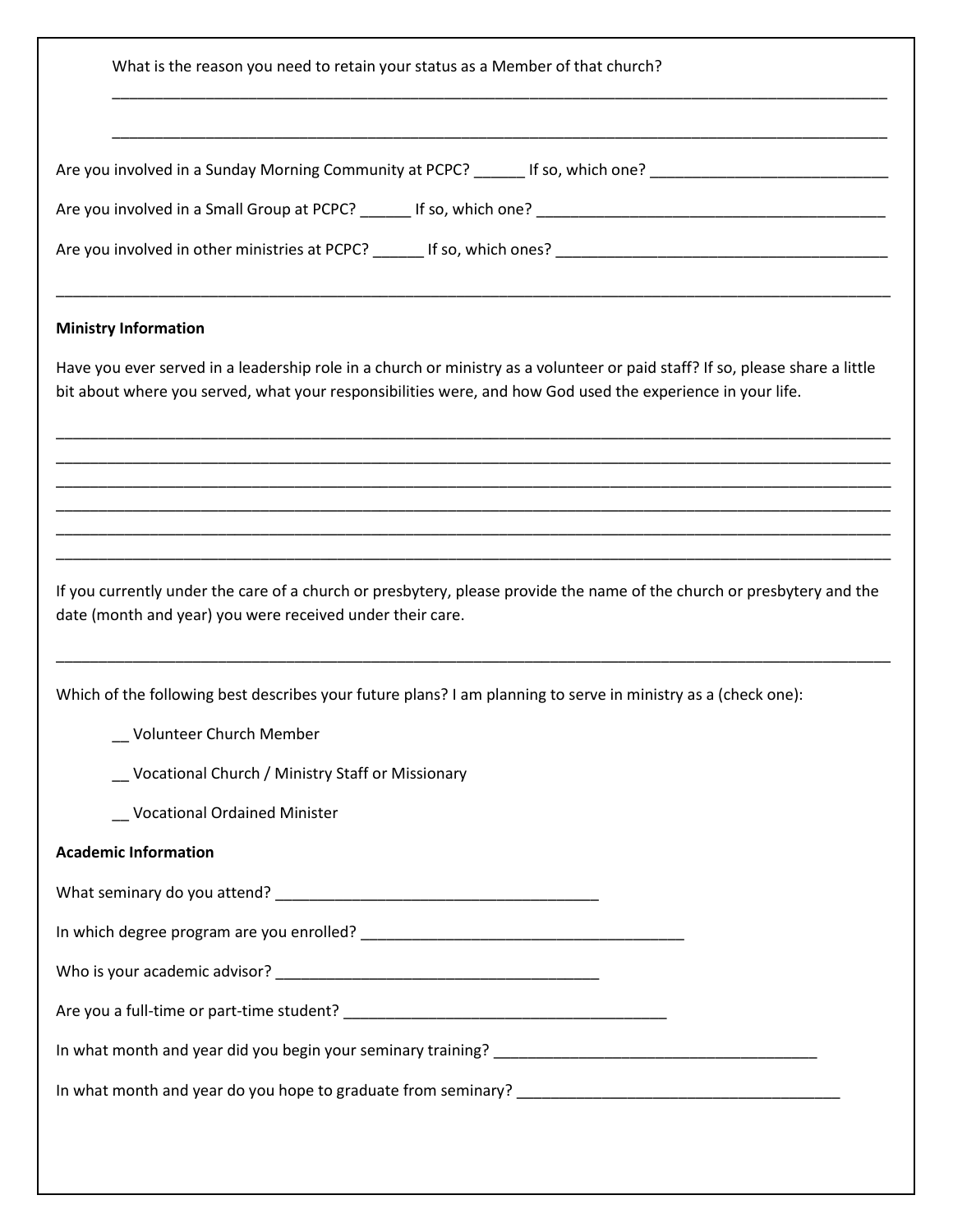| <b>References</b>                                                                                      |  |                                                                                                                       |  |  |  |  |  |  |  |
|--------------------------------------------------------------------------------------------------------|--|-----------------------------------------------------------------------------------------------------------------------|--|--|--|--|--|--|--|
| Please provide contact information for an academic or professional reference.                          |  |                                                                                                                       |  |  |  |  |  |  |  |
|                                                                                                        |  |                                                                                                                       |  |  |  |  |  |  |  |
|                                                                                                        |  |                                                                                                                       |  |  |  |  |  |  |  |
| Please provide contact information for a personal or pastoral reference.                               |  |                                                                                                                       |  |  |  |  |  |  |  |
|                                                                                                        |  |                                                                                                                       |  |  |  |  |  |  |  |
|                                                                                                        |  |                                                                                                                       |  |  |  |  |  |  |  |
| <b>Short Answer</b>                                                                                    |  |                                                                                                                       |  |  |  |  |  |  |  |
| Summarize your personal testimony (how God brought you to saving faith in Jesus).                      |  |                                                                                                                       |  |  |  |  |  |  |  |
|                                                                                                        |  |                                                                                                                       |  |  |  |  |  |  |  |
|                                                                                                        |  | <u> 1989 - John Harry Harry Harry Harry Harry Harry Harry Harry Harry Harry Harry Harry Harry Harry Harry Harry H</u> |  |  |  |  |  |  |  |
|                                                                                                        |  |                                                                                                                       |  |  |  |  |  |  |  |
|                                                                                                        |  | ,我们也不能会有什么。""我们的人,我们也不能会有什么?""我们的人,我们也不能会有什么?""我们的人,我们也不能会有什么?""我们的人,我们也不能会有什么?""                                     |  |  |  |  |  |  |  |
|                                                                                                        |  |                                                                                                                       |  |  |  |  |  |  |  |
| Summarize one or two ways your character and your faith have been growing recently.                    |  |                                                                                                                       |  |  |  |  |  |  |  |
|                                                                                                        |  |                                                                                                                       |  |  |  |  |  |  |  |
|                                                                                                        |  |                                                                                                                       |  |  |  |  |  |  |  |
|                                                                                                        |  |                                                                                                                       |  |  |  |  |  |  |  |
|                                                                                                        |  |                                                                                                                       |  |  |  |  |  |  |  |
|                                                                                                        |  |                                                                                                                       |  |  |  |  |  |  |  |
| Summarize your call to seminary (how God brought you to pursue formal theological training).           |  |                                                                                                                       |  |  |  |  |  |  |  |
|                                                                                                        |  |                                                                                                                       |  |  |  |  |  |  |  |
|                                                                                                        |  |                                                                                                                       |  |  |  |  |  |  |  |
|                                                                                                        |  |                                                                                                                       |  |  |  |  |  |  |  |
| Summarize your inward call to ministry (how God brought you to desire to serve Christ and His Church). |  |                                                                                                                       |  |  |  |  |  |  |  |
|                                                                                                        |  |                                                                                                                       |  |  |  |  |  |  |  |
|                                                                                                        |  |                                                                                                                       |  |  |  |  |  |  |  |
|                                                                                                        |  |                                                                                                                       |  |  |  |  |  |  |  |
|                                                                                                        |  |                                                                                                                       |  |  |  |  |  |  |  |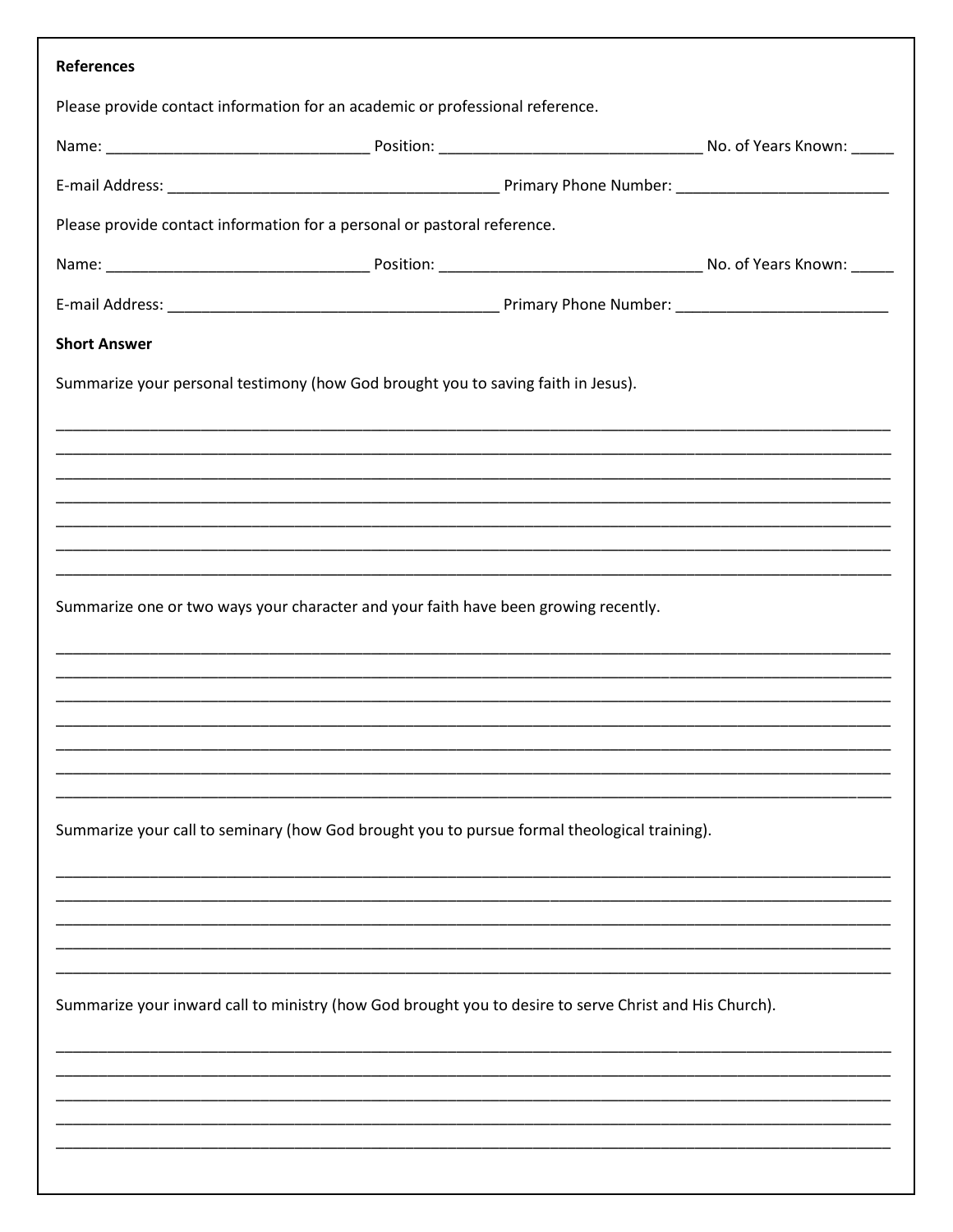If you are married, is your spouse supportive of your inward call to ministry? How do they show their support?

Summarize your desire to participate in the Seminary Internship Program at PCPC (why do you want to do an internship, why do you want to do an internship at PCPC, what specific ministry areas you hope to serve in, and what personal areas do you hope to grow in).

## **Theological Views**

In your own words, what do you believe about the Bible?

In your own words, summarize the message of the gospel as it is taught in the Bible.

Have you read the Westminster Standards in their entirety? If so, do you have any areas of confusion or disagreement with them?